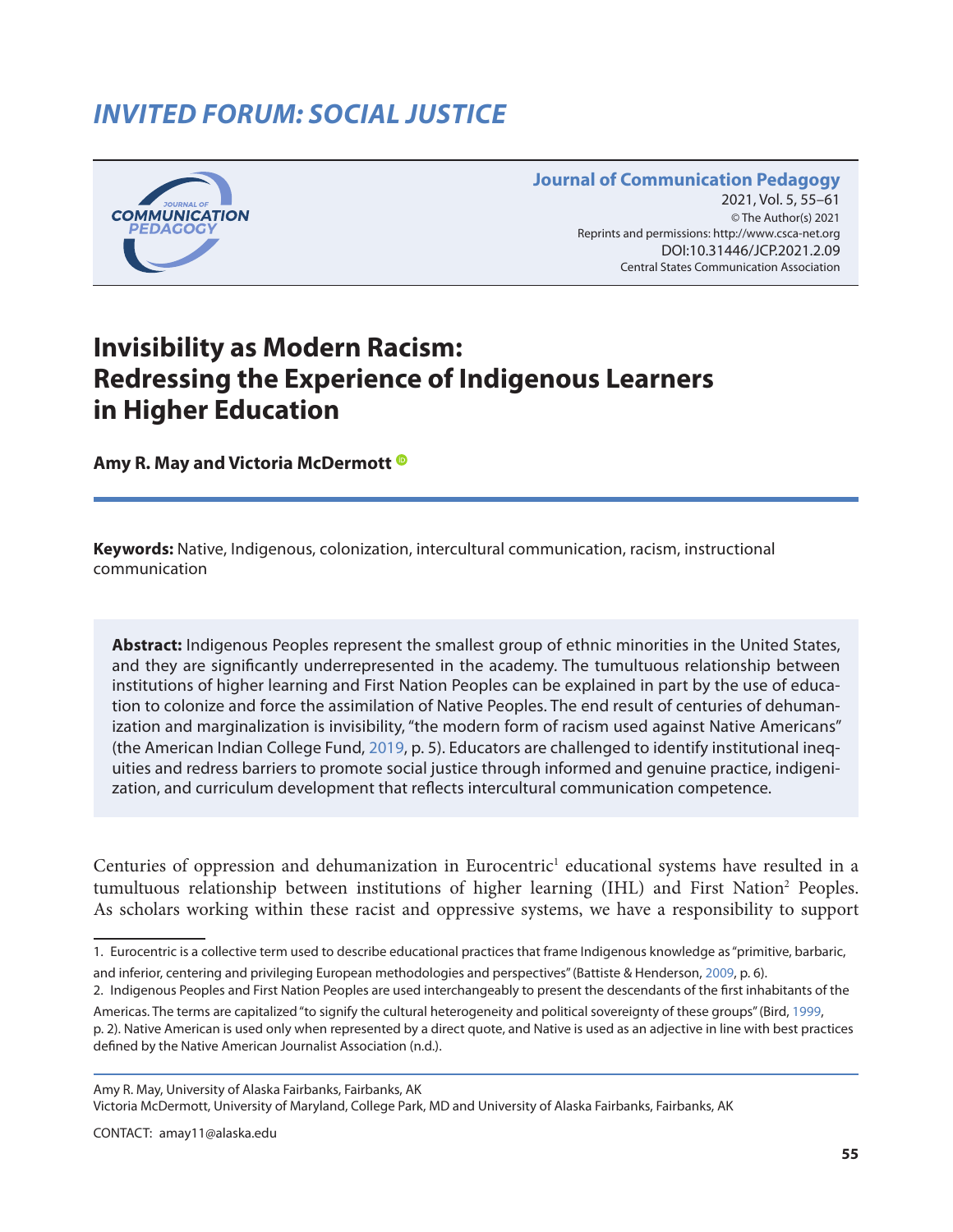Native and Indigenous learners as they navigate educational systems designed to invalidate their way of knowing. As non-Indigenous scholars, however, we exist in the "nexus of gray space," navigating the gap (Anthony-Stevens, [2017](#page-5-0), p. 84) between the status quo and our "good intentions" (Castagno, [2014](#page-5-0), p. 1). Framed in the colloquial, we have an opportunity to "act and talk and learn and fuck up and learn some more and act again and do better" (Oluo, [2019](#page-6-0), p. 230) as we partner with larger communities of inquiry to challenge systems that use Eurocentric educational practices as a weapon against Native learners. As such, we advocate for an experiential reflective<sup>3</sup> practice framed by four guiding principles (Crazy Bull,<sup>4</sup> [2014](#page-6-0)): (a) challenging the settler mentality that frames the Eurocentric higher education in the West; (b) honoring pre-contact Indigenous knowledge educational systems; (c) valuing culturally responsive education as a basic human right; and (d) changing our behavior through genuine, informed practice.

## **Eurocentric Higher Education: A History of Oppression and Legacy of Systemic Racism**

Cornfield ([2007](#page-6-0)) argues, "all people and peoples are living histories" (p. 1). For First Nation Peoples, colonization and the forced assimilation of Native children in boarding schools represents critical histories within the context of Eurocentric education systems that help us understand why, in part, Native peoples remain highly underrepresented in the academy. Only 17% of Native learners continue their education after high school compared to 60% of the larger U.S. population, and undergraduate Native student enrollment has been on the decline since 2016 (PNPI, [2019](#page-6-0)). As educators, we cannot increase Native student participation and engagement in and with IHLs until we (i.e., non-Indigenous scholars) understand the trauma Eurocentric educational systems inflicted on Native communities through colonization.

#### **Colonization**

The legacy of colonization is one of disruption, destruction, and degradation of Native and Indigenous Peoples and their culture. Early settlers from Europe claimed the Doctrine of Discovery, legally and morally granting themselves entitlement to Native peoples and their lands (Miller, [2008](#page-6-0)). Driven by the "settler mentality" of cultural superiority, Native peoples were challenged to adopt the colonizer culture through Eurocentric education systems or die. Collectively, "education was both a target and tool of colonialism, destroying and diminishing the validity and legitimacy of Indigenous education, while simultaneously replacing it with an 'education' complicit with the colonial endeavor" (Pihama & Lee-Morgan, [2019](#page-6-0), p. 2). The primary strategies used by colonizers were boarding schools and forced assimilation.

Beginning in the late 1800s, the U.S. government started forcibly removing Native children from their homes and placing them in government-funded boarding schools. The goal was to weaken and break the cultural identity of Native Peoples (i.e., detribalize), and force their assimilation into Euro-American culture, thereby reducing their resistance to colonization efforts (Pihama & Lee-Morgan, [2019](#page-6-0)). One

<sup>3.</sup> Reflection is intentionally used as opposed to a "research" project. As noted by Smith ([1999](#page-6-0)): "The ways in which scientific research is implicated in the worst excesses of colonialism remains a powerful remembered history for many of the world's colonized people. It is a history that still offends the deepest sense of our humanity" (p. 1).

<sup>4.</sup> Delivered during her keynote address at the 27th Annual National Conference on Race and Ethnicity in American Higher Education.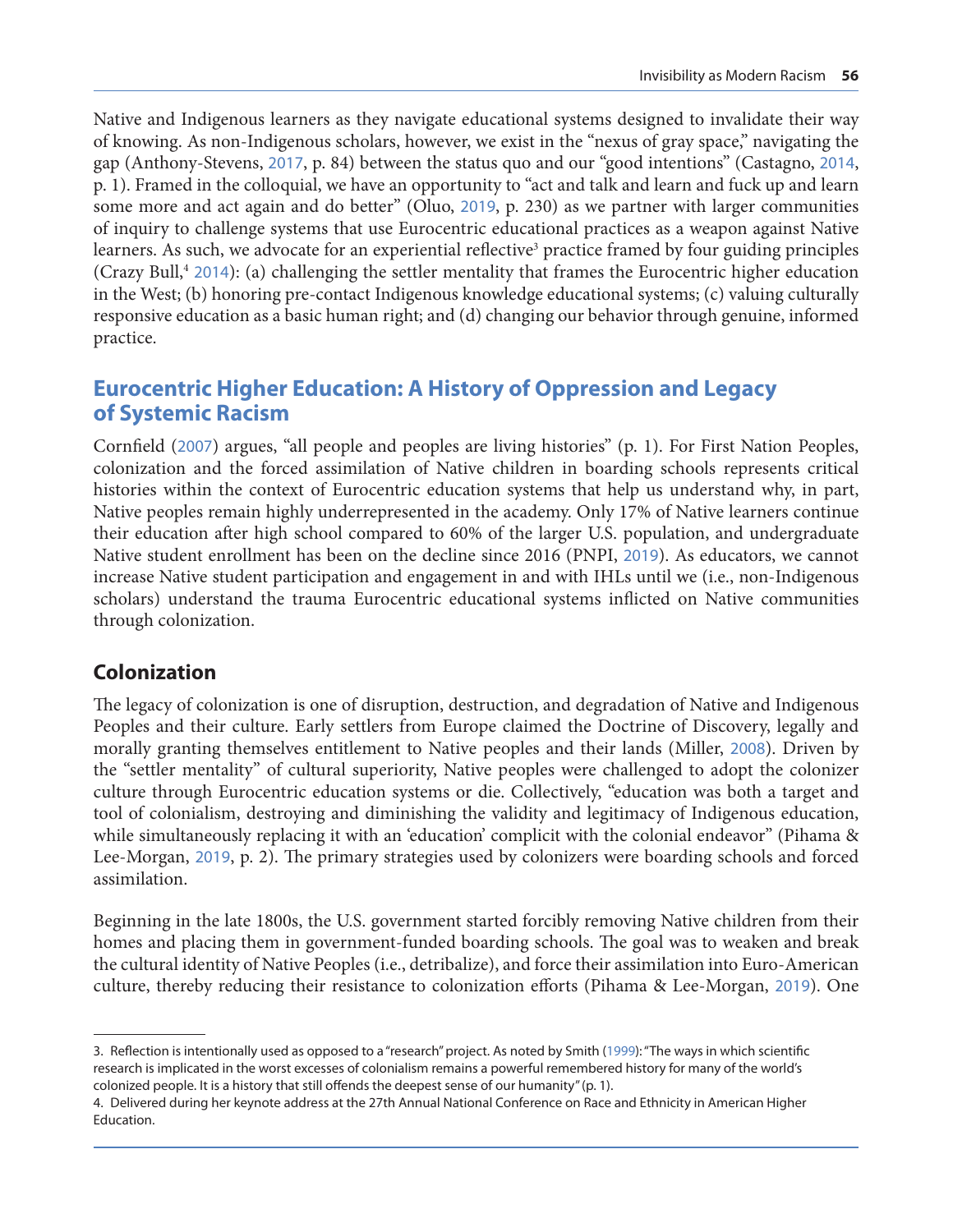of the first government-sponsored boarding schools<sup>5</sup> in the lower 48 states opened in 1879 in Carlisle, Pennsylvania, by General Richard Pratt who argued his model of education would "kill the Indian . . . and save the man" (Pratt, [1892](#page-6-0), para. 1). The Carlisle Indian Industrial School's model for forced assimilation was adopted across North America. The boarding school model arrived slightly earlier in pre-statehood Alaska, opening in 1878 in Sitka by missionaries (Alaska State Archives, [2019](#page-6-0)). The children were forced to speak English, adopt Christian ideals, and learn about the "greatest" of Western cultural norms and values (Alaska State Archives, [2019](#page-6-0)). The documented trauma and abuse these children suffered was profound; moreover, the loss of their children destroyed many families and their villages. This forced assimilation continued for decades, and between 1950–1960, 70% of Indigenous children were in boarding schools where their home language and cultural practices were forbidden (Robinson-Zanartu, [1996](#page-6-0)).

Although many generations suffered cultural deprivation and abuse in these boarding schools during their century of operation, it wasn't until the late 1970s that the U.S. Congress outlawed the forced removal of Native children from their families (Treuer, [2019](#page-6-0)). Centuries of oppression in the European colonial process of education resulted in "intergenerational trauma and multigenerational deficits, benefits, grief, and distrust of non-Indians" (Pewewardy & Frey, [2004](#page-6-0), p. 35). The legacy of trauma has resulted in skepticism and disdain for institutions of IHLs. IHLs were (and are) perceived by some Indigenous learners as "irrelevant, hostile, and unwelcoming" (Brayboy et al., [2015](#page-5-0), p. 155), adding little value to Native communities and lessening students' knowledge of traditional skills needed for tribal life and survival, especially in the Arctic. As non-Indigenous scholars, we must honor the trauma inflicted by Eurocentric educational practices and change how we function within these oppressive systems. Without this acknowledgment, we risk continuing the destructive cycle of dehumanization and marginalization (the American Indian College Fund, [2019](#page-5-0)), resulting in invisibility, "the modern form of racism used against Native Americans" (the American Indian College Fund, [2019](#page-5-0), p. 5).

Herein lies the challenge for many non-Indigenous educators: How do we shift power in a way that invites, promotes, and supports Indigenous students to self-direct their learning and validate their culture and lived experience? We don't have *the* answer to this question, but in the next section, we affirm the importance of our work as communication scholars and share strategies for promoting visibility through intercultural communication competence. We end by sharing the story of one Native learner who fundamentally shifted our way of knowing.

### **Indigenous Knowledge, Culturally-Responsive Education and an Opportunity to Change Behavior**

Jefferson Keel, executive board president for the National Congress of American Indians, underscores the importance of communication for Native communities by noting "our future success as tribal nations is directly linked to how effectively we communicate, and advocate for, the issues important to all of our people" (National Congress of American Indians, n.d., p. 2). As such, communication instructors play a critical role in empowering Native learners to tell their stories and bring about positive change for their people. However, we are challenged as educators to create inclusive learning communities that support the development of fundamental skills in a way that will support "a long and varied history of storytelling

<sup>5.</sup> The authors acknowledge that we are oversimplifying and omitting important history regarding Native boarding schools. For more information about the boarding schools, the *Civilizing Fund Act,* and the schooling of Alaska Native people, see Barnhardt ([2001](#page-6-0)) for a historical overview.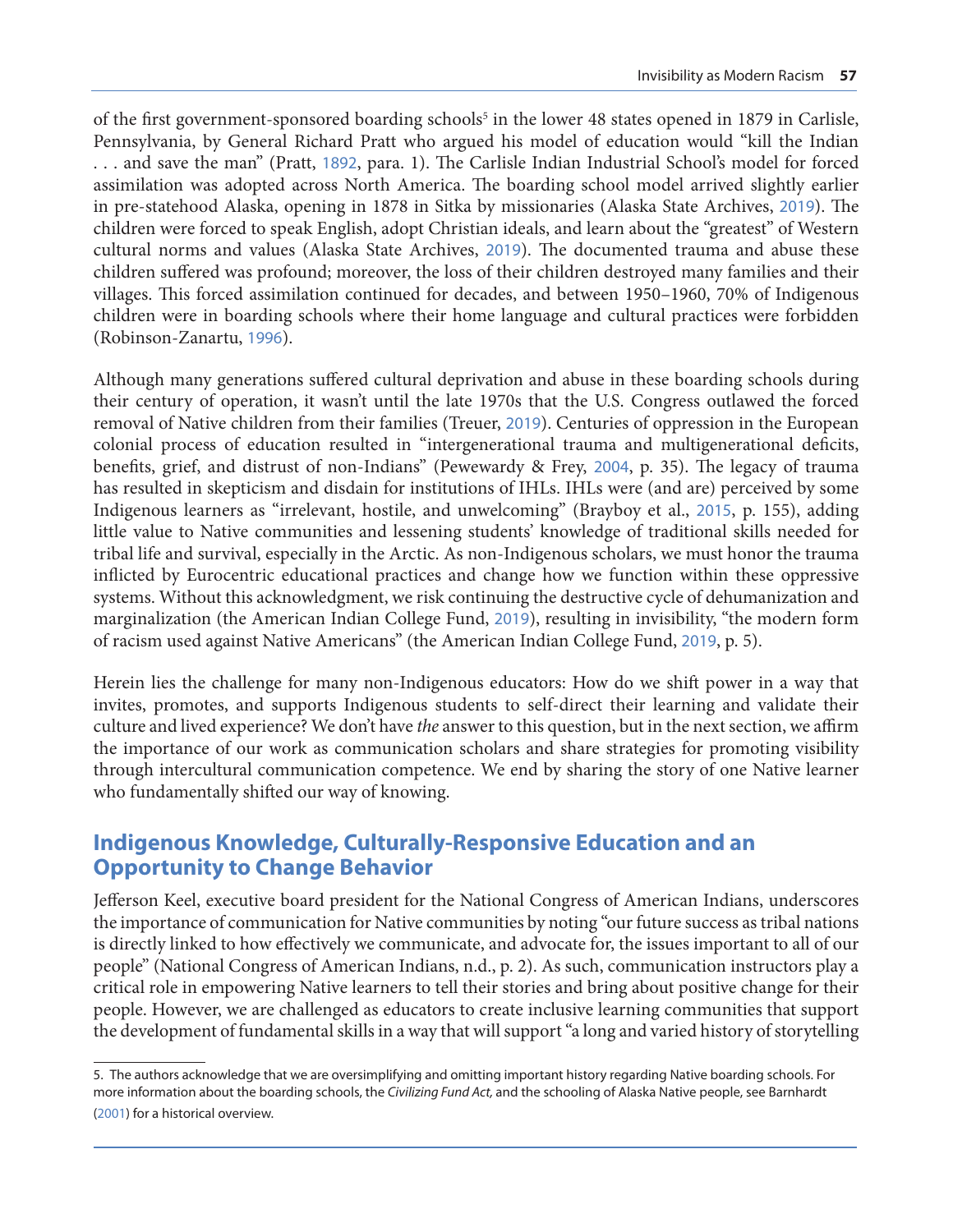and culturally unique ways of communicating with one another and with other communities" (National Congress of American Indians, n.d., p. 9). Indigenization or Indigenous knowledge honors and maintains strong cultural connections to the traditional ways of knowing despite the experience of colonization and forced boarding schools (Smith, [1999](#page-6-0)). As educators, we have the ability as leaders in our respective learning communities to provide space for Native and Indigenous knowledge (i.e., make them visible). Thus, we offer strategies for dismantling educational practices that "view cultural knowledge as unrelated units" and provide opportunities for our students to "think critically about their world and what is happening to them" (Pewewardy & Frey, [2004](#page-6-0), p. 35). We strive to make our Native students visible through building intercultural communication competence and respecting communication differences.

#### **Intercultural Communication Competence**

Traditional communication basic courses often maintain strict requirements and rubrics to evaluate students' communication abilities within a narrow scope defined by topic selection, content structure, the ability to cite "credible" sources, and Westernized ways of communicating during formal delivery. However, First Nation Students' cultural communication norms<sup>6</sup> may vary significantly from the requirements of Western communication practice. For Native learners, these Western educational practices may represent a colonial mindset wherein Native knowledge and ways of knowing are deemed inferior to Western standards, continuing centuries of oppression (Tachine et al., [2017](#page-6-0)). One strategy is to encourage informative and persuasive speech topics that provide the opportunity for Native learners to share their language, culture, and ways of knowing, situating their culture at the intersection of their educational experience and showcasing knowledge that far exceeds "their ability to memorize facts" (Pewewardy & Frey, [2004](#page-6-0), p. 35) or research a random topic that does not speak their lived experience. Providing these opportunities to express their culture are critical for Native learners "to be alive as tribal people" (Crazy Bull, [2014](#page-5-0), 35:05).

Storytelling is another integral part of Indigenous communities that should be celebrated as a form of public speaking. Ignoring storytelling as a structure and organizational framework invalidates Indigenous educational systems and cultural norms, limiting equitable access to education. Moreover, the traditionally accepted norm of citing academically approved sources discredits and undermines the cultural norms of elder knowledge in Indigenous communities. Ultimately, the perpetuation of only Western ways of knowing have and continue to "crowd out other epistemological and ontological possibilities" (Stein, [2019](#page-6-0), p. 144) and further "discredit the knowledge possessed by dominated people" (Pewewardy & Frey, [2004](#page-6-0), p. 35).

#### **Communication Differences**

Western standards of eye contact, gestures, facial expressions, and posture are often the standard by which we measure competence. However, these Western standards do not align with many of the communication norms for Native learners. Forcing them to adopt Western communication standards reaffirms the colonial mindset by treating their cultural practices as deficient (i.e., adapt to our cultural norms or fail). This "deficit syndrome" has defined the educational experience for many Native learners (Pewewardy, [2002](#page-6-0)). Such specific standards for nonverbals and verbals can directly contradict cultural norms within Native communities. For example, making eye contact can be seen as disrespectful,

<sup>6.</sup> The authors recognize the unique cultural identity of each tribe, and the dangers of defining a generic standard by which all Native learners communicate. The framework provided here serves as a starting point for understanding the differences between Native Peoples' communication practices and Western communicative norms.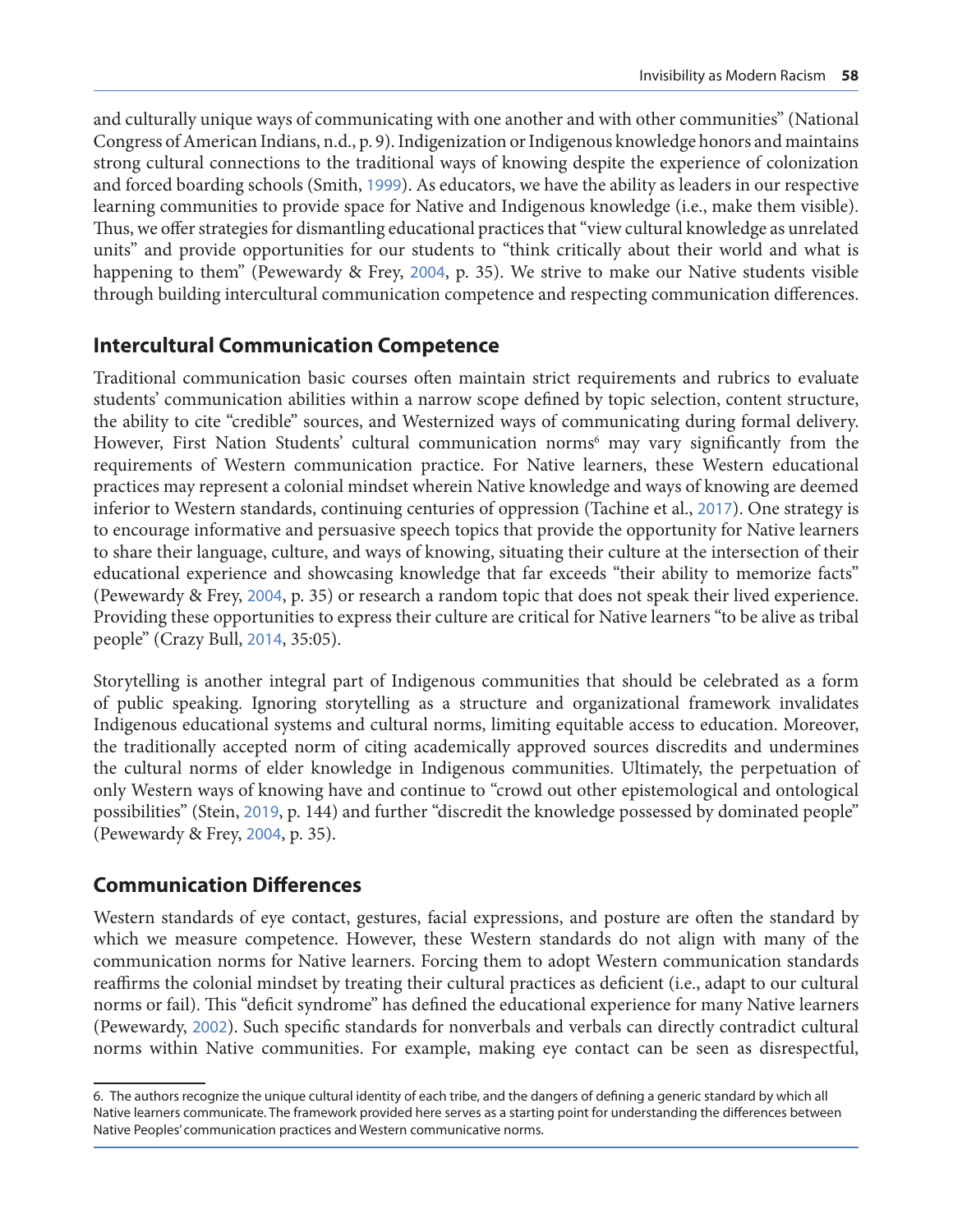especially when power differentials exist (i.e., professor and student). Children are often taught to respond to questions using their eyebrows, as opposed to verbalizing "yes" or "no," a practice that carries over for many Native learners in the classroom. As previously noted, elders are seen as credible sources, and openly challenging an elder is perceived as disrespectful (Stiegelbauer, [1996](#page-6-0)). One of our most powerful failures occurred during a public speaking intensive. We were attempting to use debate to introduce some of the basics of persuasion; however, we noticed the students were uncomfortable engaging in the activity. Following the activity, we asked the students to reflect on the experience. This was when we learned that we had placed all the elders on one side of the argument and all the younger community members on the other. We had inadvertently asked the students to break their culture norm of respect and regard for elders as knowledge creators and sharers to argue against those they considered their community teachers (Stiegelbauer, [1996](#page-6-0)). Ultimately, the perpetuation of cultural norms centered around Whiteness, can "create isolation and alienation for non-White students despite no overt racial animus" (Tachine et al., [2017](#page-6-0), p. 800).

### **Listening and Learning: Joanna's Story**

In addition to our failures, we offer one of the most profound experiences that fundamentally shifted how we define our role as educators. We witnessed the legacy of trauma and its impact on Native learners firsthand when we worked with Joanna,<sup>7</sup> a student in the communication basic course. She disclosed she was educated in boarding schools outside of her village where she was told she was "stupid" and "incapable of learning" because she was Native. When she put "pen to paper" she was "haunted" by the "ghosts" of her educational past, resulting in what she described as a paralyzing inability to complete the assigned coursework. As we listened to her story and worked with her over several months, we struggled to fully understand her trauma as "American Indian people realize the atrocities that have been committed against them far better than the larger society" (Pewewardy & Frey, [2004](#page-6-0), p. 35). Moreover, we struggled to support her in a way that validated Indigenous knowledge systems.

To support Joanna, we had to become listeners and learners (the American Indian College Fund, [2019](#page-5-0)), waiting for Joanna to invite us into her space, affording us this opportunity to fail, to learn, and to change our approach to education. First, utilizing Indigenous practices of peoplehood matrix (see Holm et al., [2003](#page-6-0); Tachine et al., [2017](#page-6-0)), we had Joanna tell her story freely, without constraints. Allowing her to engage in storytelling, while providing positive affirmations and demonstrating active listening, Joanna slowly started to feel more comfortable talking with us. As Joanna shared her story, we took notes with her permission to reformat the information to fit within the Eurocentric required class rubric. At the end of the conversation, through our collaborative effort of Joanna speaking and us listening/writing, we created Joanna's first complete speech outline. Joanna had not even realized that we had completed the entire assignment within our hour of talking. For Joanna, this validated that her story and her experiences could be translated into the Eurocentric education system she had once been told she was "too stupid" to engage in.

During the first two speech presentations, we sat silently on the phone without interruption as Joanna recorded her speech to provide a sense of community and support. By adopting a "learner mindset," we were able to establish trust, affirm her way of knowing, and build a meaningful interpersonal relationship to support her sense of belonging. With this newfound confidence in her ability to engage

<sup>7.</sup> Out of respect for the student and to ensure her privacy, we have used a pseudonym and omitted identifiable descriptors. Joanna's story is told using her words as detailed in a letter sharing her experiences.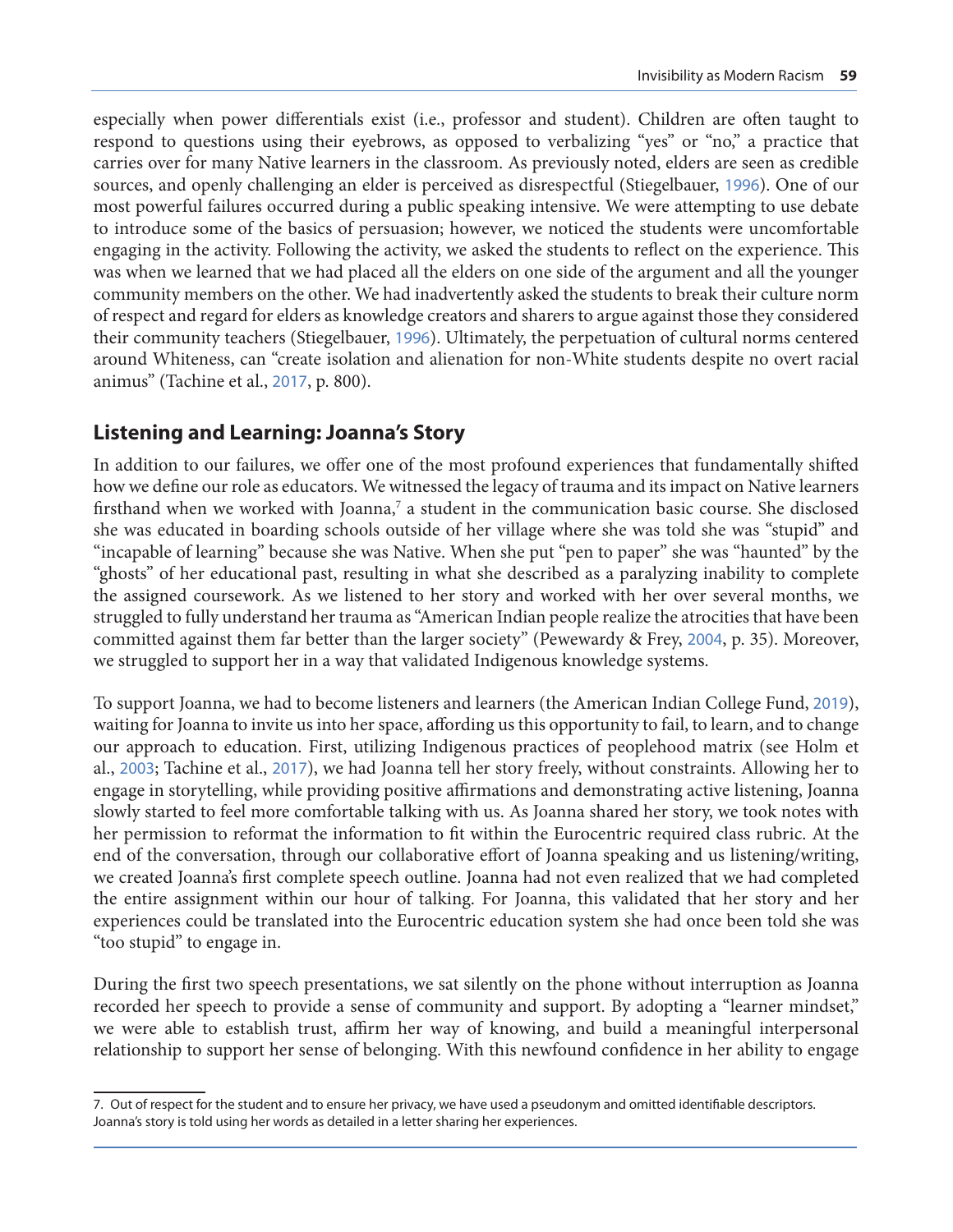<span id="page-5-0"></span>with the Eurocentric education system, Joanna directed her own learning, defined the rules for classroom engagement, and has started the journey to reconcile the ghosts of her past. During the editing process for this piece, we checked in on Joanna. She is continuing to meet her educational goals and working toward degree completion, constantly challenging and defying the "ghosts" that once haunted her.

## **Conclusion**

Fleming ([2006](#page-6-0)) argued "because many people have such limited knowledge of Indians, we are, arguably, among the most misunderstood ethnic groups in the United States" (p. 213). This quote still rings true as the struggles of Native Americans remain invisible, and the traumatic legacy of Eurocentric education continues to negatively impact and impair the success of Native learners in higher education. To bring about change and earn the trust of Native communities, educators must become learners, challenging Western ideals of communication practice as the standard by which we evaluate and judge communication competence. Furthermore, as we heed the cries for social justice and reform, we are urged to reflect on our teaching practices, acknowledge different ways of knowing, and make genuine and informed change.

## **References**

- Alaska State Archives. (2019, September 26). Boarding schools Alaska. [https://archives.alaska.gov/](https://archives.alaska.gov/education/boarding.html) [education/boarding.html](https://archives.alaska.gov/education/boarding.html)
- the American Indian College Fund. (2019). Creating visibility and healthy learning environments for Native Americans in higher education. [https://collegefund.org/wp-content/uploads/2020/01/](https://collegefund.org/wp-content/uploads/2020/01/Creating-Visibility-and-Healthy-Learning-Environments-for-Natives-in-Higher-Education_web.pdf) [Creating-Visibility-and-Healthy-Learning-Environments-for-Natives-in-Higher-Education\\_web.pdf](https://collegefund.org/wp-content/uploads/2020/01/Creating-Visibility-and-Healthy-Learning-Environments-for-Natives-in-Higher-Education_web.pdf)
- Anthony-Stevens, V. (2017). Cultivating alliances: Reflections on the role of non-Indigenous collaborators in Indigenous educational sovereignty. *Journal of American Indian Education, 56*(1), 81–104. <http://www.jstor.org/stable/10.5749/jamerindieduc.56.1.0081>
- Barnhardt, C. (2001). History and culture: Boarding schools. *Journal of American Indian Education, 40*(1). <http://www.ankn.uaf.edu/curriculum/articles/CarolBarnhardt/HistoryofSchooling.html>
- Battiste, M., & Henderson, J. Y. (2009). Naturalizing indigenous knowledge in Eurocentric education. *Canadian Journal of Native Education, 32*(1), 5–18. [https://acurriculumjourney.files.wordpress.](https://acurriculumjourney.files.wordpress.com/2014/04/battiste-henderson-2009-naturalizing-indigenous-knowledge-in-eurocentric-education.pdf) [com/2014/04/battiste-henderson-2009-naturalizing-indigenous-knowledge-in-eurocentric-education.](https://acurriculumjourney.files.wordpress.com/2014/04/battiste-henderson-2009-naturalizing-indigenous-knowledge-in-eurocentric-education.pdf) [pdf](https://acurriculumjourney.files.wordpress.com/2014/04/battiste-henderson-2009-naturalizing-indigenous-knowledge-in-eurocentric-education.pdf)
- Bird, M. (1999). What we want to be called: Indigenous Peoples' perspectives on racial and ethnic identity labels. *American Indian Quarterly, 23*(2), 1–21. <https://www.jstor.org/stable/1185964>
- Brayboy, B. M. J., Solyom, J. A., & Castagno, A. E. (2015). Indigenous Peoples in higher education. *Journal of American Indian Education, 54*(1), 154–186. [http://www.jstor.org/stable/10.5749/](http://www.jstor.org/stable/10.5749/jamerindieduc.54.1.0154) [jamerindieduc.54.1.0154](http://www.jstor.org/stable/10.5749/jamerindieduc.54.1.0154)
- Castagno, A. E. (2014). *Educated in Whiteness: Good intentions and diversity in schools.* University of Minnesota Press.
- Cornfield, P. J. (2007). All people are living histories which is why history matters—A conversation piece for those who ask: Why study History? [https://www.academia.edu/30424509/ALL\\_PEOPLE\\_ARE\\_](https://www.academia.edu/30424509/ALL_PEOPLE_ARE_LIVING_HISTORIES_WHICH_IS_WHY_HISTORY_MATTERS_A_conversation_piece_for_those_who_ask_Why_study_History) [LIVING\\_HISTORIES\\_WHICH\\_IS\\_WHY\\_HISTORY\\_MATTERS\\_A\\_conversation\\_piece\\_for\\_those\\_who\\_ask\\_](https://www.academia.edu/30424509/ALL_PEOPLE_ARE_LIVING_HISTORIES_WHICH_IS_WHY_HISTORY_MATTERS_A_conversation_piece_for_those_who_ask_Why_study_History) [Why\\_study\\_History](https://www.academia.edu/30424509/ALL_PEOPLE_ARE_LIVING_HISTORIES_WHICH_IS_WHY_HISTORY_MATTERS_A_conversation_piece_for_those_who_ask_Why_study_History)
- Crazy Bull, Cheryl. (2014, June 27). NCORE 2014 keynote [Video]. YouTube. [http://web.archive.org/](http://web.archive.org/web/20210525184037if_/https://www.youtube.com/watch?v=4ps0pJx8hOE) [web/20210525184037if\\_/https://www.youtube.com/watch?v=4ps0pJx8hOE](http://web.archive.org/web/20210525184037if_/https://www.youtube.com/watch?v=4ps0pJx8hOE)